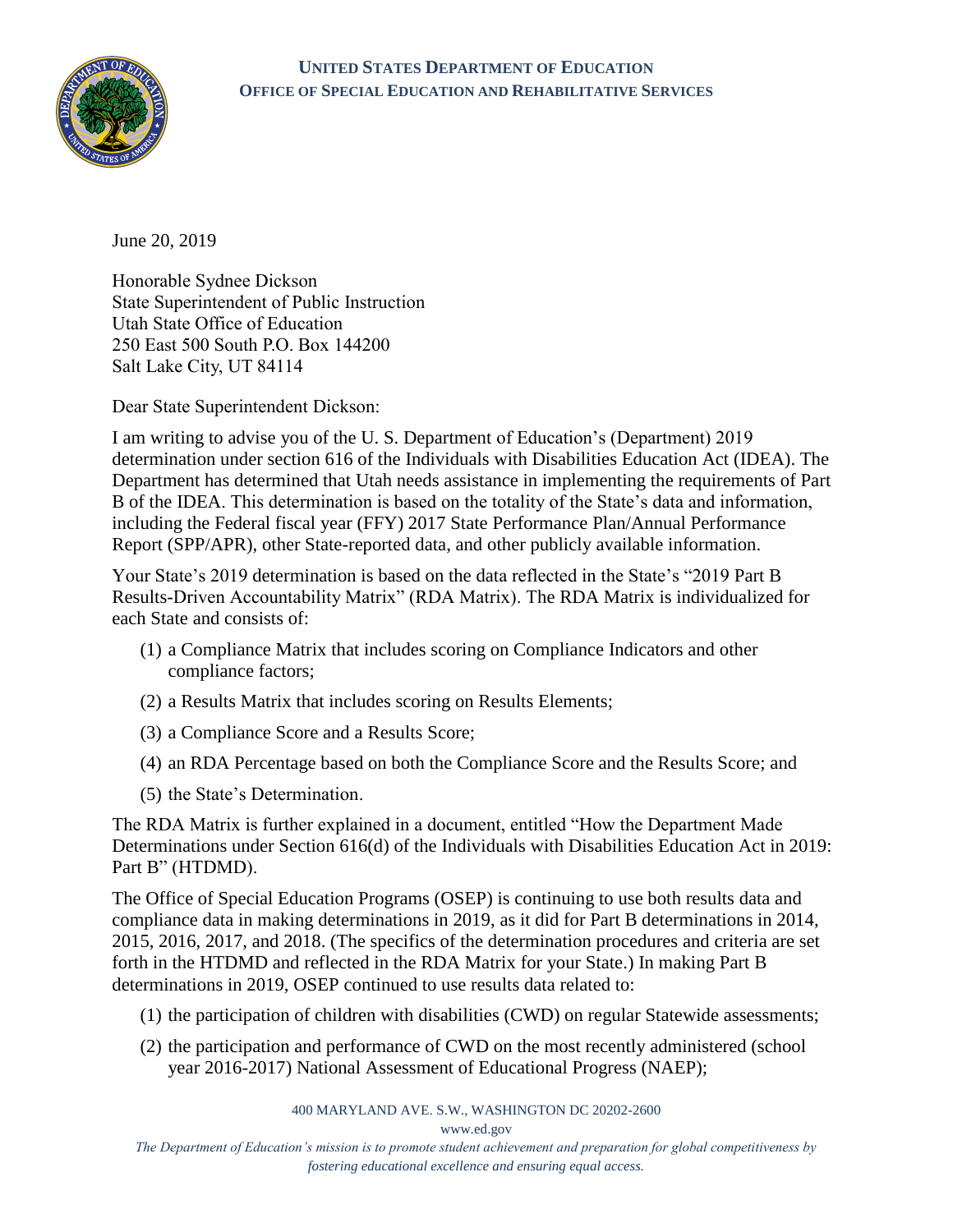- (3) the percentage of CWD who graduated with a regular high school diploma; and
- (4) the percentage of CWD who dropped out.

The Secretary is considering modifying the factors the Department will use in making its determinations in June 2020 as part of its continuing emphasis on results for children with disabilities. Section 616(a)(2) of the IDEA requires that the primary focus of IDEA monitoring must be on improving educational results and functional outcomes for all children with disabilities, and ensuring that States meet the IDEA program requirements, with an emphasis on those requirements that are most closely related to improving educational results for children with disabilities.

The Part B proposed determinations process will include the same compliance factors as in past years, with one addition. For the 2020 determinations, rather than weighting each compliance factor equally, OSEP is considering assigning greater weight to those compliance factors most directly related to improving results for children with disabilities. For the 2020 determinations process we are also considering, as two additional results factors, State-reported data on: preschool child outcomes and the State Systemic Improvement Plan (SSIP). Using preschool outcomes for Part B determinations is consistent with the use of the early childhood outcomes factor that has been used for Part C determinations since 2015. Use of this factor emphasizes the importance of preschool outcomes in promoting later school success for students with disabilities. The inclusion of the SSIP as a results factor in making determinations would continue OSEP's emphasis on incorporating a results-driven approach as States identify evidence-based practices that lead to improved outcomes for children and youth with disabilities. In addition, we are considering several changes to the results factors related to the participation and performance of children with disabilities on assessments, including: (1) using Statewide assessment results, rather than the NAEP performance data; (2) looking at year-to-year improvements in Statewide assessment results and taking into account the full Statewide assessment system, including alternate assessments; and (3) no longer comparing each State's assessment performance with that of other States. Finally, OSEP will be revisiting ways of measuring improvement in the graduation rate of students with disabilities. As we consider changes to how we use the data under these factors in making the Department's 2020 determinations, OSEP will provide parents, States, entities, LEAs, and other stakeholders with an opportunity to comment and provide input through OSEP's Leadership Conference in July 2019 and other meetings.

You may access the results of OSEP's review of your State's SPP/APR and other relevant data by accessing the SPP/APR module using your State-specific log-on information at osep.grads360.org. When you access your State's SPP/APR on the site, you will find, in Indicators 1 through 16, the OSEP Response to the indicator and any actions that the State is required to take. The actions that the State is required to take are in two places:

- (1) actions related to the correction of findings of noncompliance are in the "OSEP Response" section of the indicator; and
- (2) any other actions that the State is required to take are in the "Required Actions" section of the indicator.

It is important for you to review the Introduction to the SPP/APR, which may also include language in the "OSEP Response" and/or "Required Actions" sections.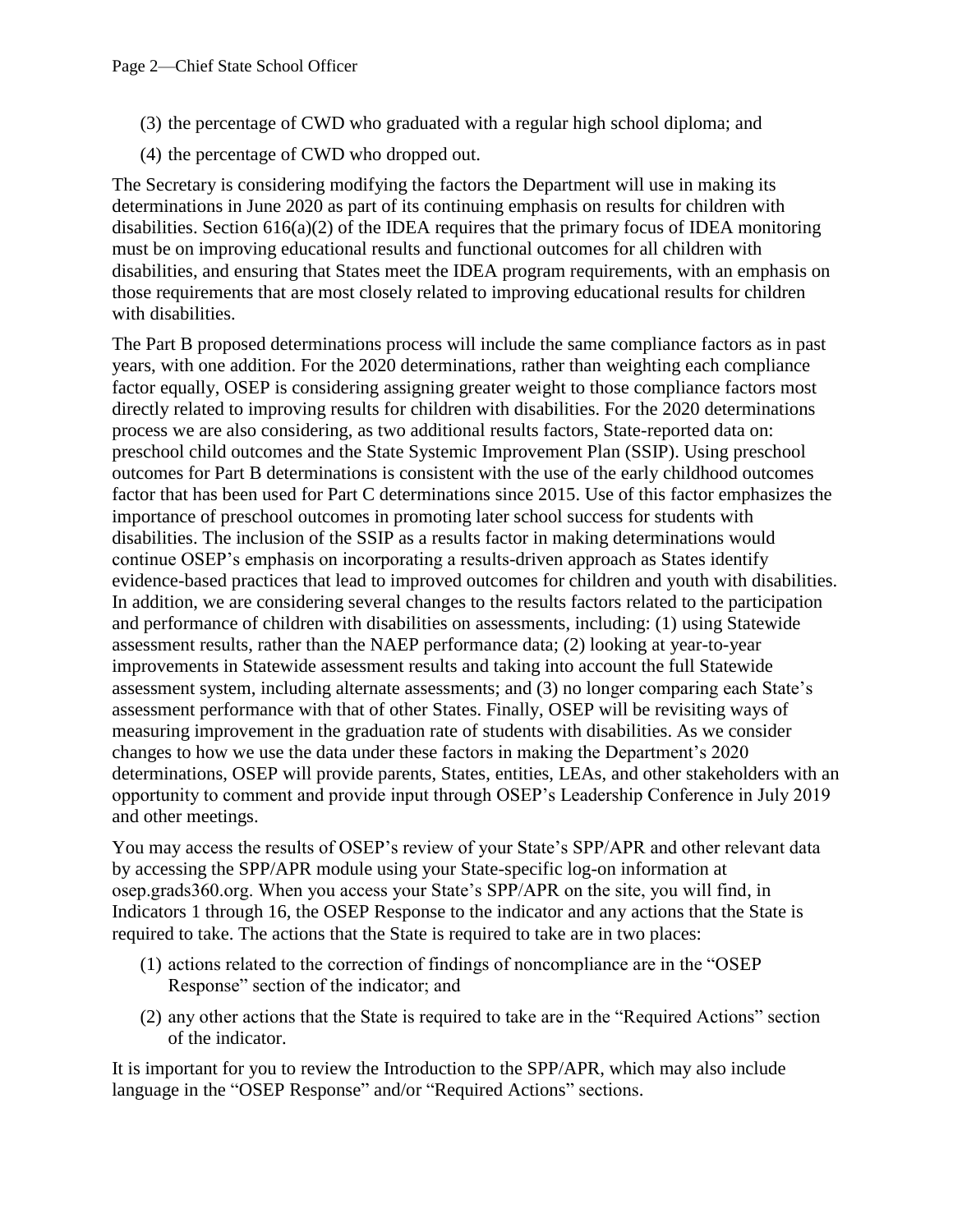You will also find all of the following important documents saved as attachments to the Progress Page:

- (1) the State's RDA Matrix;
- (2) the HTDMD document;
- (3) a spreadsheet entitled "2019 Data Rubric Part B," which shows how OSEP calculated the State's "Timely and Accurate State-Reported Data" score in the Compliance Matrix; and
- (4) a document entitled "Dispute Resolution 2017-18," which includes the IDEA section 618 data that OSEP used to calculate the State's "Timely State Complaint Decisions" and "Timely Due Process Hearing Decisions" scores in the Compliance Matrix.

As noted above, the State's 2019 determination is Needs Assistance. A State's 2019 RDA Determination is Needs Assistance if the RDA Percentage is at least 60% but less than 80%. A State would also be Needs Assistance if its RDA Determination percentage is 80% or above but the Department has imposed Special or Specific Conditions on the State's last three IDEA Part B grant awards (for FFYs 2016, 2017, and 2018), and those Specific Conditions are in effect at the time of the 2019 determination.

The State's determination for 2018 was also Needs Assistance. In accordance with section 616(e)(1) of the IDEA and 34 C.F.R. § 300.604(a), if a State is determined to need assistance for two consecutive years, the Secretary must take one or more of the following actions:

- (1) advise the State of available sources of technical assistance that may help the State address the areas in which the State needs assistance and require the State to work with appropriate entities;
- (2) direct the use of State-level funds on the area or areas in which the State needs assistance; or
- (3) identify the State as a high-risk grantee and impose Special Conditions on the State's IDEA Part B grant award.

Pursuant to these requirements, the Secretary is advising the State of available sources of technical assistance, including OSEP-funded technical assistance centers and resources at the following website: [https://osep.grads360.org/#program/highlighted-resources,](https://osep.grads360.org/#program/highlighted-resources) and requiring the State to work with appropriate entities. In addition, the State should consider accessing technical assistance from other Department-funded centers such as the Comprehensive Centers with resources at the following link: [http://www2.ed.gov/programs/newccp/index.html.](http://www2.ed.gov/programs/newccp/index.html) The Secretary directs the State to determine the results elements and/or compliance indicators, and improvement strategies, on which it will focus its use of available technical assistance, in order to improve its performance. We strongly encourage the State to access technical assistance related to those results elements and compliance indicators for which the State received a score of zero. Your State must report with its FFY 2018 SPP/APR submission, due February 3, 2020, on:

- (1) the technical assistance sources from which the State received assistance; and
- (2) the actions the State took as a result of that technical assistance.

As required by IDEA section 616(e)(7) and 34 C.F.R. § 300.606, your State must notify the public that the Secretary of Education has taken the above enforcement actions, including, at a